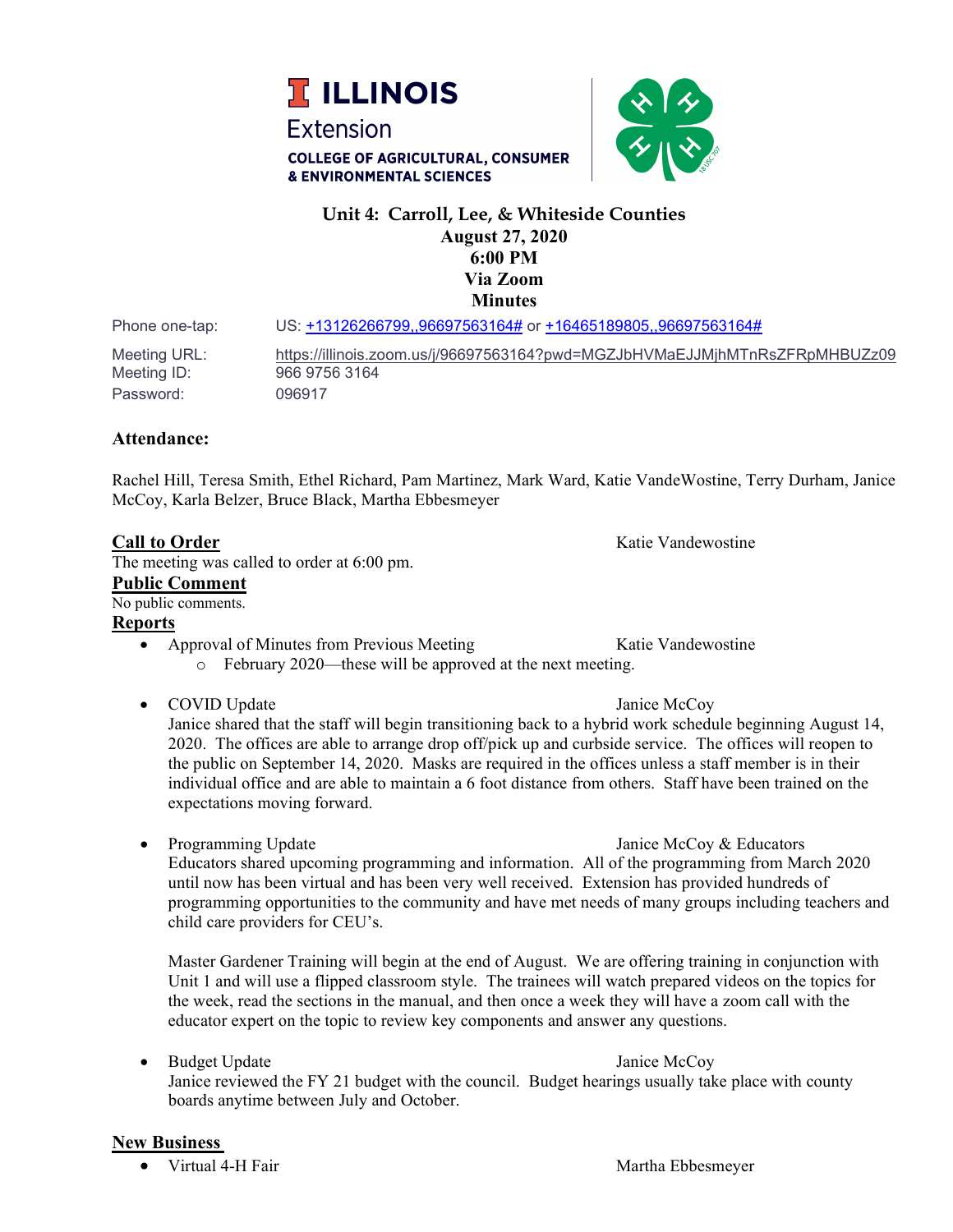Martha reviewed the fair process for the year with the council. Given that we remain in a pandemic situation and can only gather with 50 or fewer people, all fairs will be virtual. The process to participate is quite simple---youth will upload photos, a power point or a video along with a description of their project to 4-H online. Judges will then have a period of time to review the projects and provide feedback. Anyone selected to participate in the state fair will be promoted to that class and their projects will be judged virtually as well

# **Other Business**

- ESAC Update Mark Ward Mark provided an update on the work of ESAC. The next meeting will be October 12.
- Meeting dates for remainder of year Janice McCoy Janice shared the meeting dates for the remainder of the year.
- Any Additional Items No additional items were discussed.

# **Adjournment**

Minutes recorded by Janice McCoy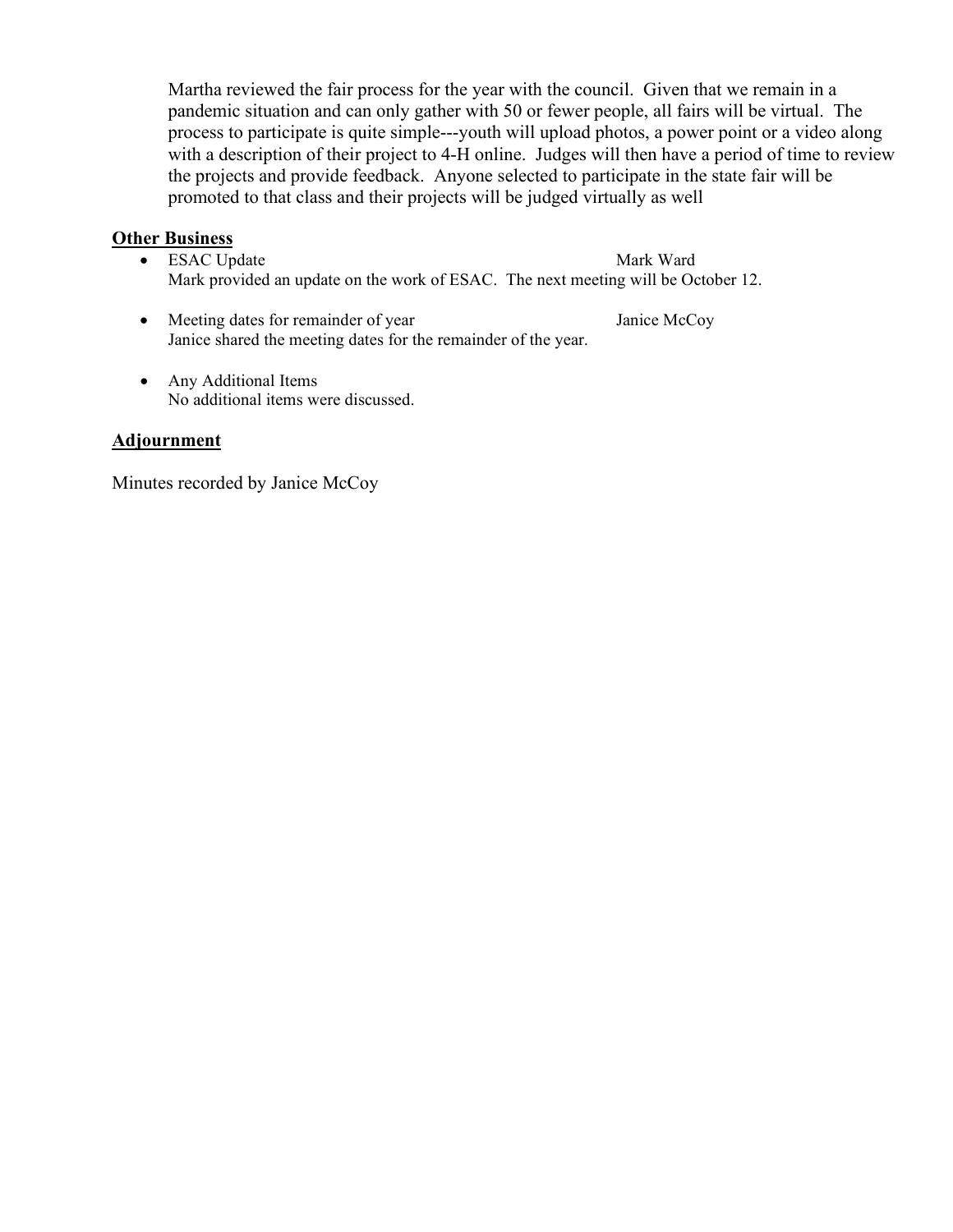#### **Carroll, Lee & Whiteside Counties Extension Council MINUTES Monday, February 10, 2020**

#### **Call to Order:**

The meeting was called to order at 6:30 p.m. by Katie VandeWostine.

#### **Attendance:**

Rachel Hill, Teresa Smith, Carol Schnaiter, Pam Martinez, Jean Eggemeyer, Mark Ward, Gene Jacoby, Katie VandeWostine and Terry Durham.

Others present: Janice McCoy, Martha Ebbesmeyer, Bruce Black, Karla Belzer.

Introductions were made for the benefit of new council members. Janice passed around a copy of the IL 4-H Council *Cloverseed* document which featured people in our counties.

### **Public Comment:** None

Janice led a discussion concerning instituting rules for public comment. She will make suggested changes and the Council can revisit the topic at the next meeting.

#### **Reports:**

*Approval of Minutes:* Mark made a **motion** to accept the minutes of the previous meeting. Carol seconded the motion and the minutes were approved.

#### *Programming Update:*

Martha reported that the Extension is partnering with the Sauk Valley Chamber to provide problem-solving practice for Rock Falls High School students in order to work toward strengthening the local workforce. Staff will provide the same programming at Fulton High School. She also noted that our area will be one of the host sites in the state for Speaking for 4-H training. They will be working with high school-age 4-Hers to prepare them to talk with thought leaders about the impacts of 4-H. She asked for suggestions on where the kids could speak and members provided ideas.

Bruce highlighted the recent Language of Flowers training he provided at Challand Middle School as part of his regular programming there. The students used the *Dictionary of Flowers* to decipher what ideas bouquets were expressing. He asked for ideas for adult programming and contacts where workshops could be offered. Members provided suggestions.

Karla reported that she has been doing a lot of professional development training. She is up to seven locations for the brain health programming she has been providing and is looking for more communities in which to roll it out. She will be starting a fifth location for the Life Story Writing series, in Savanna. Over the summer, Karla plans to develop a three-session curriculum titled, The Mindful Parent. The sessions will train parents to use mindfulness practices as a parenting tool. She asked for suggestions of topics that older adults may be interesting in learning about. Suggestions were made.

Janice reported that the next Master Gardener training will begin in August. Master Gardeners in all counties are very busy with various programming. The Master Naturalists are doing a lot of school-based programming and also volunteering at the Nachusa Grasslands, as well as many other activities. Mary Finney, the new bi-lingual 4-H coordinator is working on a journalism special interest (SPIN) club at Rock Falls Junior High as well as a Latino 4-H club. On March 7 she will start a visual arts SPIN club. Janice also noted that the Digital Ambassador program is going very well. The Lee County group is wrapping up its trainings, while the Whiteside County classes continue. She also reported that the Shooting Sports club (archery) is going very well. Children work on skills development and safety in two groups—novice and advanced. Instructor training for shooting sports has changed and is now partly online with regional training sessions—there is no longer an overnight commitment.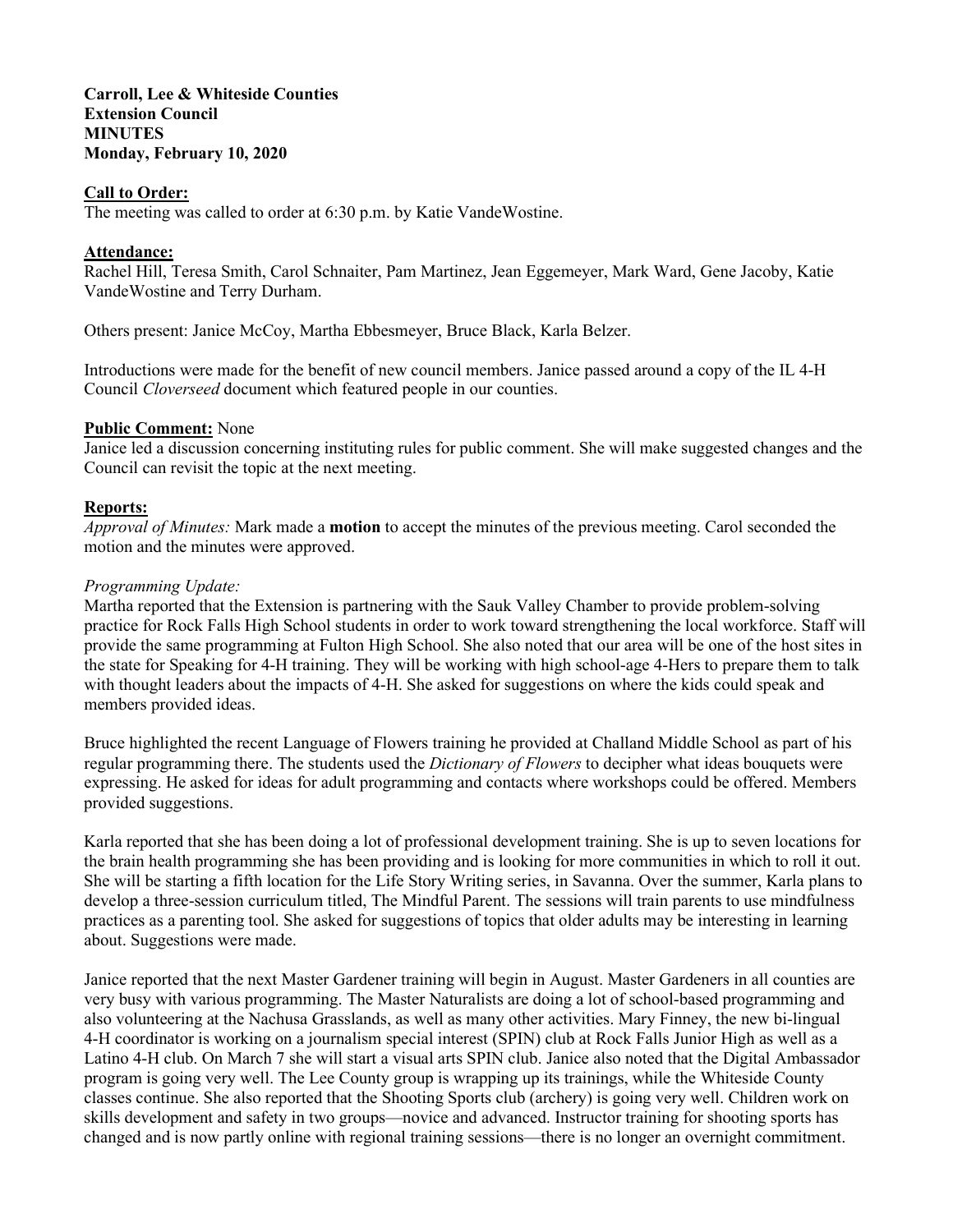### *Budget Update:*

Janice provided a spreadsheet detailing financials as of December 31, 2019. She highlighted county board matching numbers and there was discussion. She also noted that in fiscal year 2018, the Unit received all of its state appropriations. In fiscal year 2019, none of the allocated funding has been received. To date in fiscal year 2020, half of the appropriation has been received. She explained that Extension can still ask for payments for previous years and that the Director of Extension is not "forgiving the debt." The funding flows from the Department of Agriculture and a new director of the department will be coming on, necessitating relationship development for state Extension leaders.

Janice also went over FY 2020 budgeted expenditures. The numbers do not include Smith-Lever funds, which have restricted usages (some salaries, rent, travel, etc.). There was discussion. She noted that the 2019 4-H premium money has not yet come in.

#### **New Business:**

Janice passed out a comment form and asked for members' input on each program area.

# **Other Business:**

The Extension State Advisory Committee meets February 17 with campus administrators. Mark will be attending.

Janice reported that three AmeriCorps workers will be hired again this summer, who are generally college-aged students who help with the youth day camps, gardening and in other needed areas.

A Community Economic Development Educator will be hired in Unit 2 (Boone, DeKalb, Ogle counties) that will also spend 20 percent of his/her time in our unit, which is equivalent to about four hours per week. The focus of the position will be on diminishing the "brain drain" problem for the region and enticing young people back to the communities they grew up in.

A fiscal and administrative review was recently conducted at the Unit. A few minor items were found and were addressed.

Pam made a **motion** to adjourn the meeting. Gene seconded the motion and it was approved.

The next meeting will be May 4, 2020.

--Jean Eggemeyer, Secretary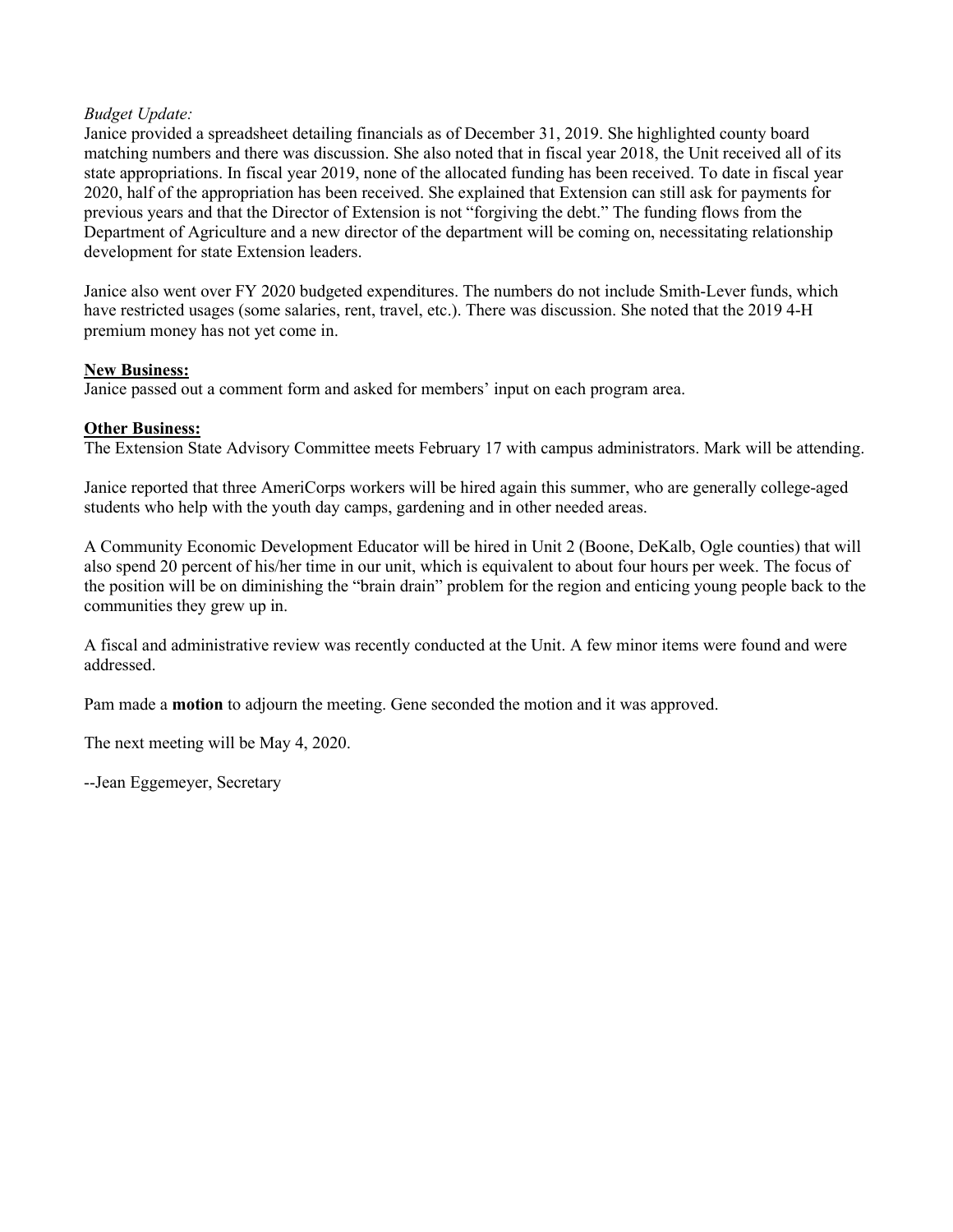



# **Unit 4: Carroll, Lee, & Whiteside Counties Monday September 9, 2019 6:30 PM Whiteside County Office 12923 Lawrence Road, Sterling, IL** *AGENDA*

# **Call to Order** Janice McCoy

The meeting was called to order at 6:35 pm. Attendance: Rachel Hill, Teresa Smith, Ethel Richard, Pam Martinez, Mark Ward, Katie Vandewstine, Terry Durham

# **Public Comment**

No public comment was offered.

# **Election of Officers**

• A motion was made by Terry Durham and seconded by Pam Martinez to approve the officer slate of Katie Vandewostine for Chairperson, Mark Ward for Vice Chair, and Jean Eggemeyer for Secretary. The vote carried unanimously.

# **Reports**

- Approval of Minutes from Previous Meeting
	- o November 5, 2018
	- o February 18, 2019
	- o April 22, 2019

Pam Martinez motioned that the minutes listed above be approved as written, Rachel Hill seconded. The motion carried unanimously.

- Budget Update Janice McCoy Janice McCoy provided an update regarding the appropriated funds from each county board. In addition she spoke about FFY 20 being the last year for the emergency Smith Lever funds. As of the September council meeting no FY19 state match funds have been released.
- 

• Programming Update Janice McCoy & Educators Janice McCoy directed the members to the program updates in the packet. Karla Belzer also provided an update on programming. She asked members to complete the needs assessment survey on our website and indicated that she is having a focus groups for needs assessment on October 8. The council is welcome to attend.

# **New Business**

- Master Naturalist Update Master Naturalist training is underway with six new trainees. They will have training once a month for 10 months and will wrap up training in 2020.
- Master Gardener Update Master Gardener summer work is beginning to wind down. There are some fall and winter programs planned. New MG training will be offered in the fall of 2020 and we are currently taking a waiting list. If you know someone who will want to participate please have them call any of our offices.
- Updated signatories on In/Out Account Janice McCoy
- 
-